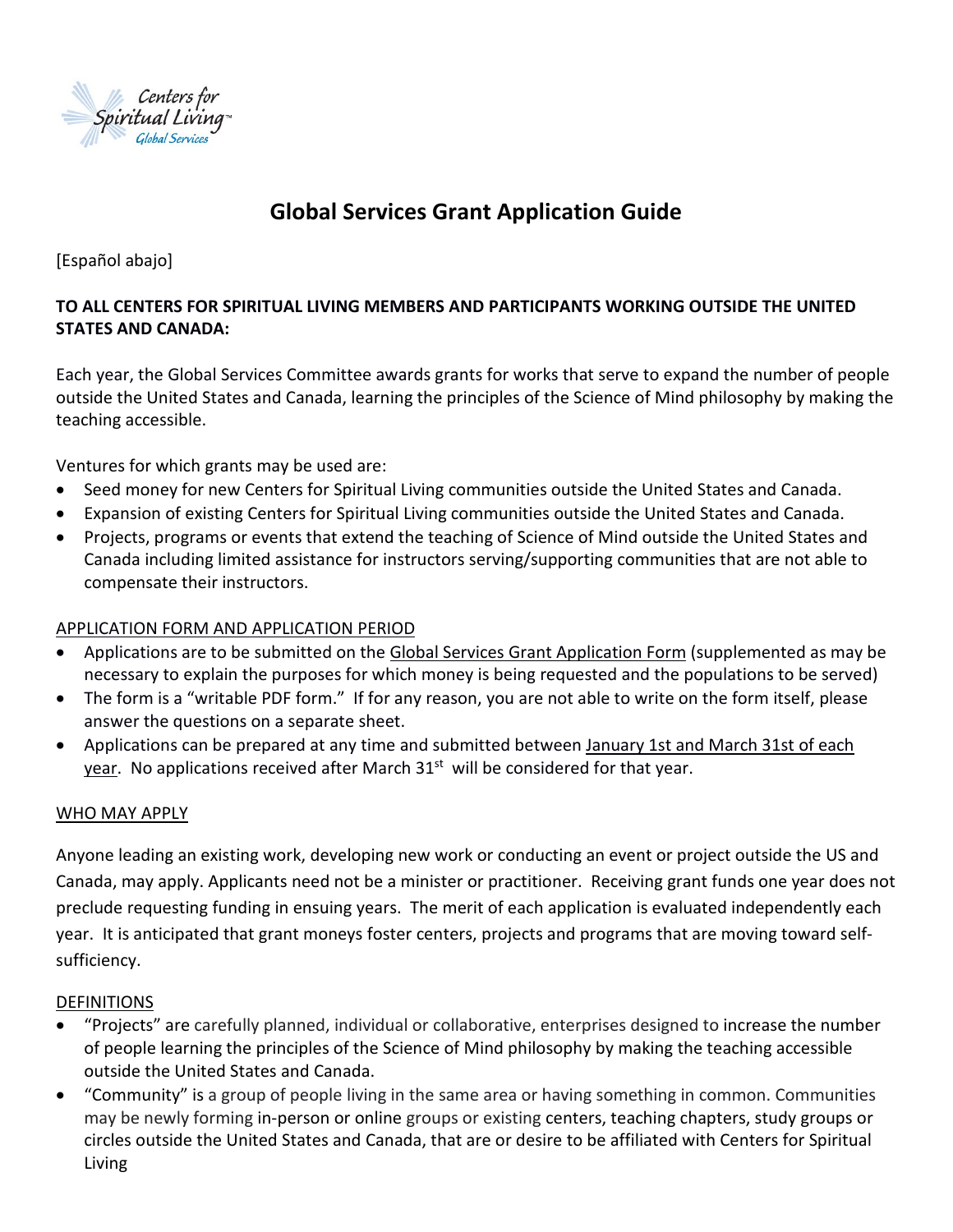- "Events and/or Programs" may include conferences, seminars, workshops, classes or other gatherings that expand the awareness and accessibility of Science of Mind teachings outside the United States and Canada.
- "Expansion of Science of Mind" relates to the potential for the work to reach growing numbers of people in-person or online, or other means that brings Science of Mind to the world. This includes any other activity that increases the expression of the philosophy, making it available and accessible in new locations and communities.

#### APPLICATION PROCESS

Completed Global Services Grant Applications are to be emailed both to Rev. Martha Quintana, Global Services Manager, at [mquintana@csl.org](mailto:mquintana@csl.org) and Rev Trish Hall a[t revtrish.cslmetro@gmail.com](mailto:revtrish.cslmetro@gmail.com) or 1-703-677-7102. Either can be reached on WhatsApp.

The Grant Application form provides space for you to provide a brief narrative indicating:

- How the project serves to expand access to Science of Mind. (See notes on this point below).
- A clear and concise statement outlining how much money is being requested and how it will be spent. A simple budget is included in the application. At the end of the grant term, recipients will be required to report how funds were actually spent.
- Your vision, mission and purpose for your project.
- How you will monitor your progress toward the fulfillment of your project.
- How you will determine the success of your project including lives impacted
- Signing the application grants permission to the Global Services Committee to confirm the applicant's status with Centers for Spiritual Living.

#### Please take the following into consideration:

- How does this project benefits your community?
- Who else shares your vision for this project?
- What information or non-financial support do you require for your vision to be fulfilled?
- How does this project contribute to a world that works for everyone?
- Have you received a grant from the Global Services Grant Program in the past? If so, please provide the amount of the grant, when your received the grant and how the funds were used to expand access to Science of Mind principles?
- Have you applied for and/or received any grants and/or funding from other sources within the past five years? If so, please provide a list of such funding including the amount, date and use of such funds.

#### EXAMPLES OF GRANT PURPOSES THAT HAVE BEEN FUNDED

- Printing and materials
- Purchase of Science of Mind related books
- Costs for creation of media (books, videos, audios)
- Signage and advertisements
- Room or facility rental
- Administrative costs for providing classes or services
- Costs related to holding classes or conferences
- Internet access
- Other online costs (Zoom, etc.)
- Limited fees to teachers
- Limited travel costs